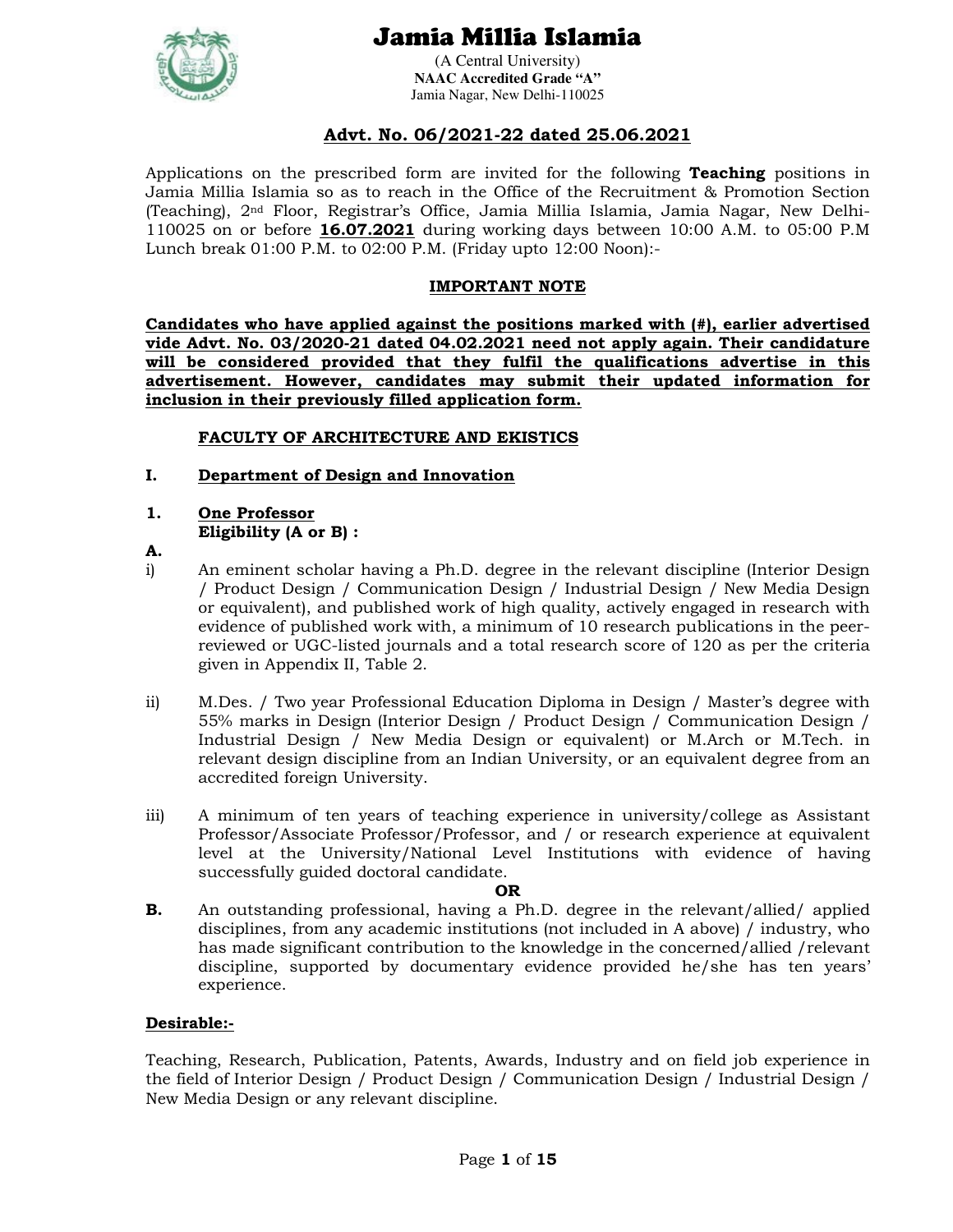

(A Central University) **NAAC Accredited Grade "A"**  Jamia Nagar, New Delhi-110025

### **2. Two Associate Professors**

### **Eligibility:**

- i) A good academic record, with a Ph.D. Degree in Design (Interior Design / Product Design / Communication Design / Industrial Design / New Media Design or equivalent).
- ii) M.Des. / Two year Professional Education Diploma in Design / Master's degree with 55% marks in Design (Interior Design / Product Design / Communication Design / Industrial Design / New Media Design or equivalent) or M.Arch or M.Tech. in relevant design discipline from an Indian University, or an equivalent degree from an accredited foreign University.
- iii) A minimum of eight years of experience of teaching and / or research in an academic/research position equivalent to that of Assistant Professor in a University, College or Accredited Research Institution/industry with a minimum of seven publications in the peer-reviewed or UGC-listed journals and a total research score of Seventy five (75) as per the criteria given in Appendix II, Table 2.

### **Desirable:-**

Teaching, Research, Publication, Patents, Awards, Industry and on field job experience in the field of Interior Design / Product Design / Communication Design / Industrial Design / New Media Design or any relevant discipline.

### **3. Four Assistant Professors**

#### **Eligibility (A or B) :**

- **A**
- i) M.Des. / Two year Professional Education Diploma in Design / Master's degree with 55% marks in Design (Interior Design / Product Design / Communication Design / Industrial Design / New Media Design or equivalent) or M.Arch or M.Tech. in relevant design discipline from an Indian University, or an equivalent degree from an accredited foreign University.
- ii) Besides fulfilling the above qualifications, the candidate must have cleared the National Eligibility Test (NET) conducted by the UGC or the CSIR, or a similar test accredited by the UGC, like SLET/SET or who are or have been awarded a Ph. D. Degree in accordance with the University Grants Commission (Minimum Standards and Procedure for Award of M.Phil./Ph.D. Degree) Regulations, 2009 or 2016 and their amendments from time to time as the case may be exempted from NET/SLET/SET : **(See UGC Regulation – 2018)**

# **Note: NET/SLET/SET shall not be required for such Masters Programmes in disciplines for which NET/SLET/SET is not conducted by the UGC, CSIR.**

- **OR**
- **B.** The Ph.D. degree has been obtained from a foreign university/institution with a ranking among top 500 in the World University Ranking (at any time) by any one of the following: (i) Quacquarelli Symonds (QS) (ii) the Times Higher Education (THE) or (iii) the Academic Ranking of World Universities (ARWU) of the Shanghai Jiao Tong University (Shanghai).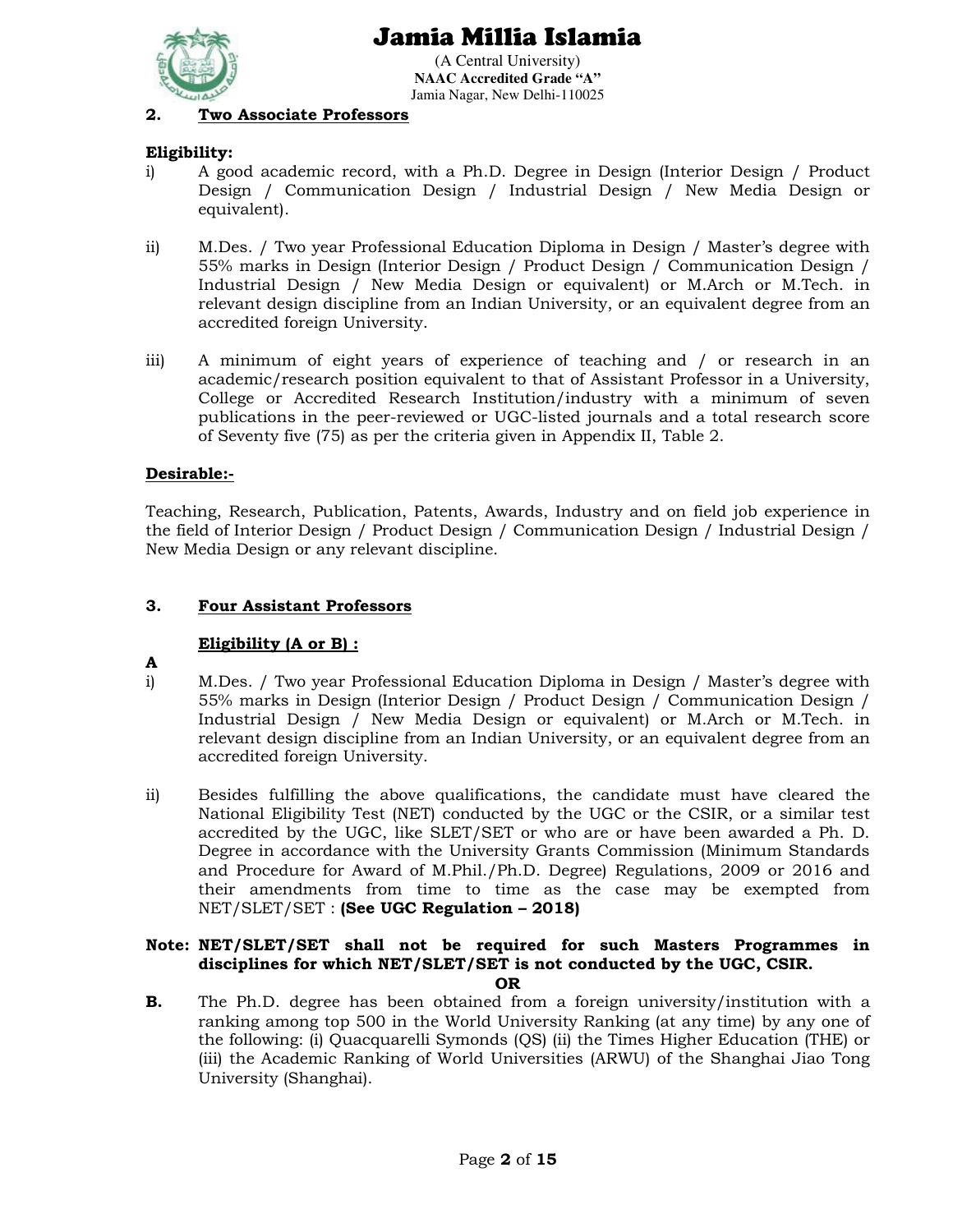

(A Central University) **NAAC Accredited Grade "A"**  Jamia Nagar, New Delhi-110025

## **Desirable:-**

i. A Ph.D. degree in the area of Interior Design / Product Design / Communication Design / Industrial Design / New Media Design or closely relevant discipline.

#### **OR**

ii. Teaching, Research, Publication, Patents, Awards, Industry and on field job experience in the field of Interior Design / Product Design / Communication Design / Industrial Design / New Media Design or any relevant discipline.

# **FACULTY OF ENGINEERING & TECHNOLOGY**

### **II. Department of Environmental Sciences**

#### **4. # One Professor**

#### **Eligibility (A or B) :-**

- **A.**
- i) An eminent scholar having a Ph.D. degree in area of Environmental Studies/Environmental Science/ Environmental Science & Management and Engineering and published work of high quality, actively engaged in research with evidence of published work with, a minimum of 10 research publications in the peerreviewed or UGC-listed journals and a total research score of 120 as per the criteria given in Appendix II, Table 2 of UGC Notification – 2018.
- ii) A minimum of ten years of teaching experience in university/college as Assistant Professor out of which at least three (03) years shall be at a post equivalent to that of an Associate Professor or Professor or candidate having research experience at equivalent level at the University/National Level Institutions with evidence of having successfully guided doctoral candidate.

#### **OR**

**B.** An outstanding professional, having a Ph.D. degree in the area of Environmental Studies/Environmental Science/Environmental Science & Management and Engineering from any academic institutions (not included in A above) / industry, who has made significant contribution to the knowledge in the concerned/allied/relevant discipline, supported by documentary evidence provided he/she has ten years experience.

#### **5. # Two Associate Professors**

#### **Eligibility:-**

- i) A good academic record, with a Ph.D. Degree in area of Environmental Studies/Environmental Science/Environmental Science & Management /Environmental Science and Engineering.
- ii) A Master's Degree with at least 55% marks (or an equivalent grade in a point-scale, wherever the grading system is followed) in area of Environmental studies/Environmental Science/Environmental Science & Management /Environmental Science and Engineering
- iii) A minimum of eight years of experience of teaching and / or research in an academic/research position equivalent to that of Assistant Professor in a University, College or Accredited Research Institution/industry with a minimum of seven publications in the peer-reviewed or UGC-listed journals and a total research score of Seventy five (75) as per the criteria given in Appendix II, Table 2 of UGC Notification – 2018.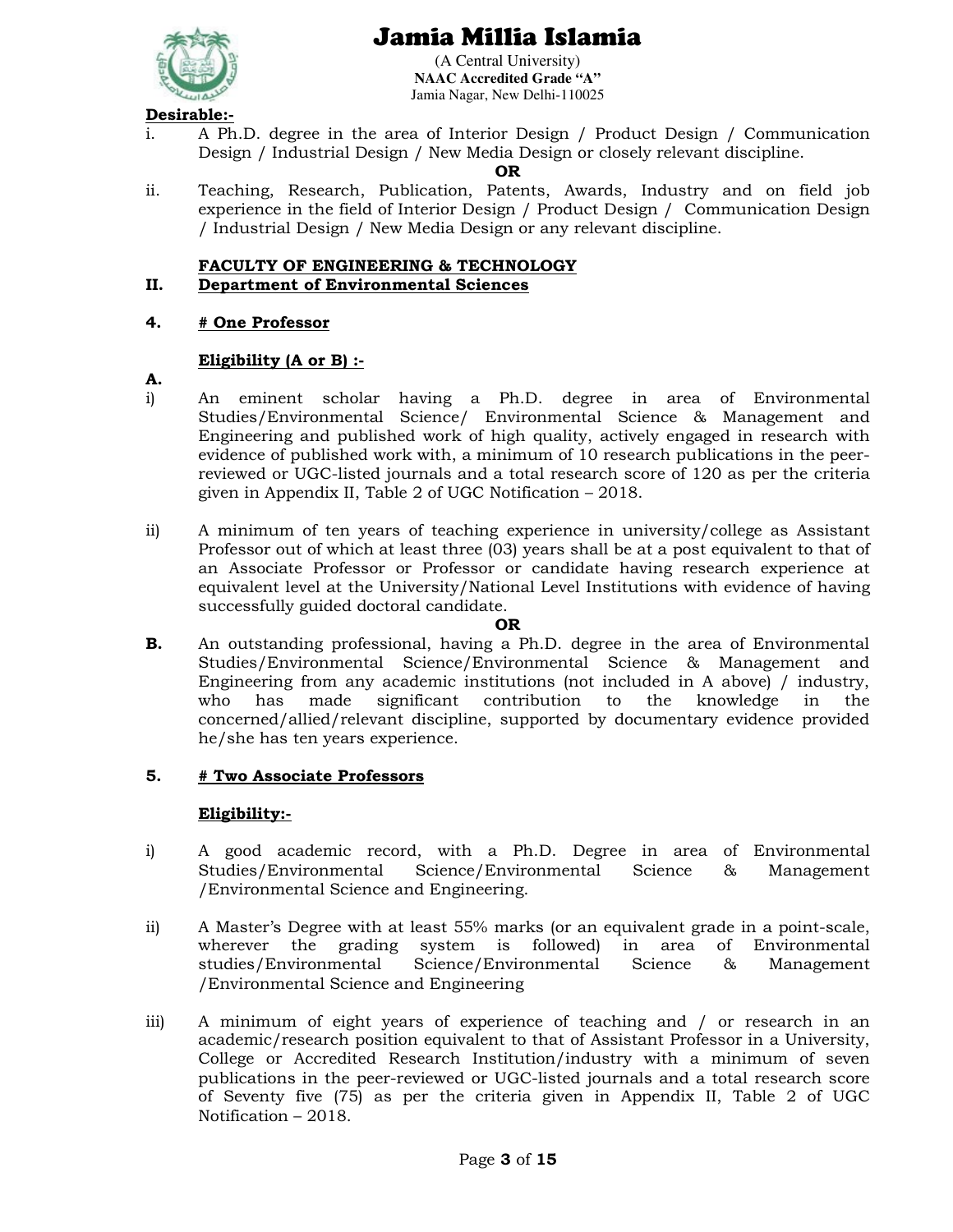

(A Central University) **NAAC Accredited Grade "A"**  Jamia Nagar, New Delhi-110025

## **6. # One Assistant Professor**

### **Eligibility (A or B) :-**

- **A.**
- i) A Master's degree (M.Sc./M.Tech) in Environmental Studies, Environmental Science, Environmental Science & Management, Environmental Science and Engineering subjects with 55% marks (or an equivalent grade in a point-scale wherever the grading system is followed) from an Indian University, or an equivalent degree from an accredited foreign university.
- ii) The candidates having Ph.D. Degree in allied subjects such as Biosciences, Biotechnology, Biochemistry, Biology, Chemistry, Geography Geology with specialization in the area of Environmental Science from an Indian University, or from an accredited foreign University.
- iii) Besides fulfilling the above qualifications (i) and (ii) the candidate must have cleared the National Eligibility Test (NET) conducted by the UGC or the CSIR, or a similar test accredited by the UGC, like SLET/SET or who are or have been awarded a Ph. D. Degree in accordance with the University Grants Commission (Minimum Standards and Procedure for Award of M.Phil./Ph.D. Degree) Regulations, 2009 or 2016 and their amendments from time to time as the case may be exempted from NET/SLET/SET :

Provided, the candidates registered for the Ph.D. programme prior to July 11, 2009, shall be governed by the provisions of the then existing Ordinances/Byelaws/Regulations of the Institution awarding the degree and such Ph.D. candidates shall be exempted from the requirement of NET/SLET/SET for recruitment and appointment of Assistant Professor or equivalent positions in Universities/Colleges/Institutions subject to the fulfillment of the following conditions:-

- a. The Ph.D. degree of the candidate has been awarded in a regular mode;
- b. The Ph.D. thesis has been evaluated by at least two external examiners;
- c. An open Ph.D. viva voce of the candidate has been conducted;
- d. The Candidate has published two research papers from his/her Ph.D. work, out of which at least one is in a refereed journal;
- e. The candidate has presented at least two papers based on his/her Ph.D. work in conferences/seminars sponsored/funded/supported by the UGC / ICSSR/ CSIR or any similar agency.

*The fulfillment of these conditions is to be certified by the Registrar or the Dean (Academic Affairs) of the University concerned.* 

*Note: NET/SLET/SET shall also not be required for such Masters Programmes in disciplines for which NET/SLET/SET is not conducted by the UGC, CSIR or similar test accredited by the UGC, like SLET/SET.* 

#### *OR*

**B.** The Ph.D degree has been obtained from a foreign university/institution with a ranking among top 500 in the World University Ranking (at any time) by any one of the following: (i) Quacquarelli Symonds (QS) (ii) the Times Higher Education (THE) or (iii) the Academic Ranking of World Universities (ARWU) of the Shanghai Jiao Tong University (Shanghai).

**Desirable: A Ph.D degree in the area of Water/Wastewater Treatment/Management.**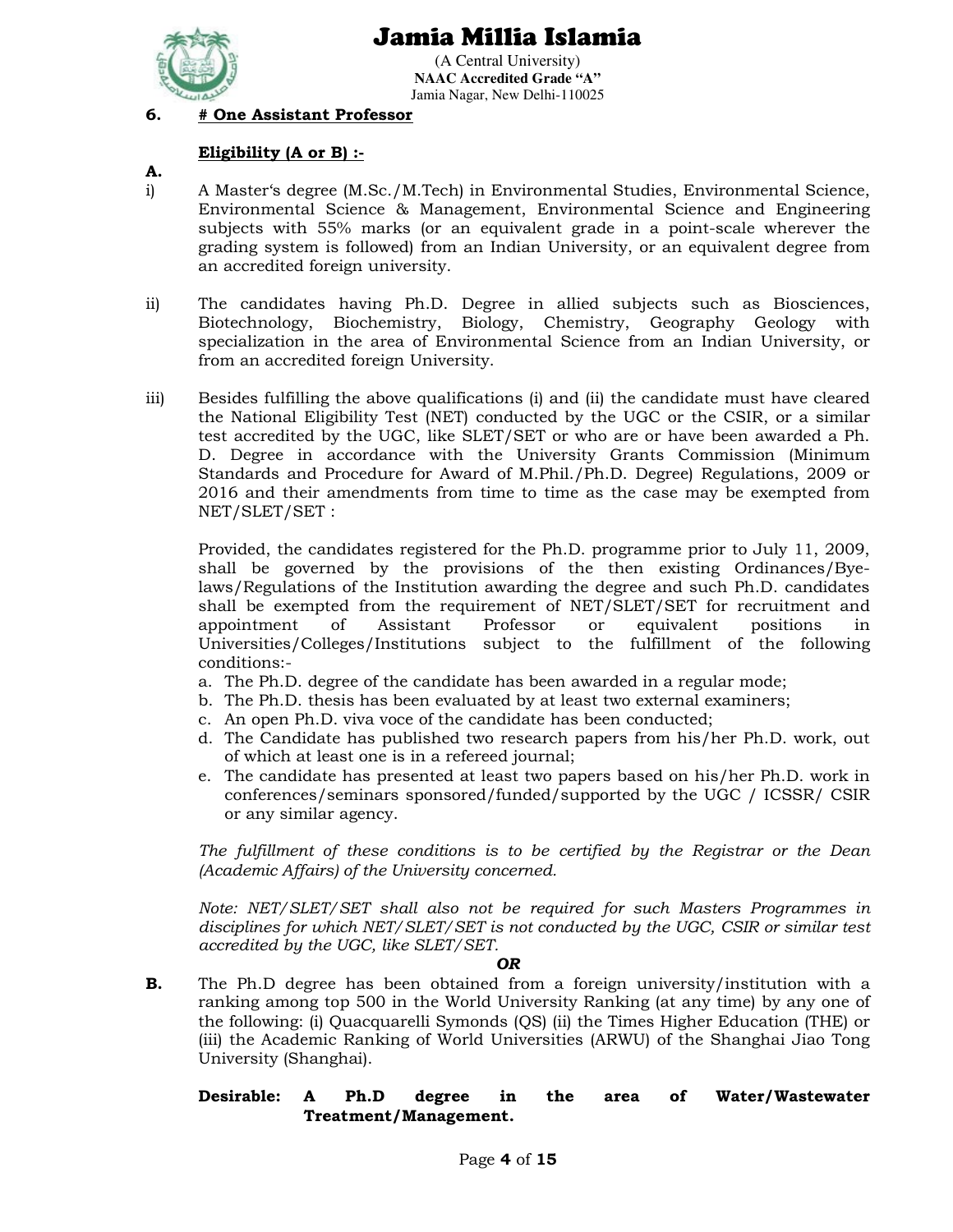

(A Central University) **NAAC Accredited Grade "A"**  Jamia Nagar, New Delhi-110025

## **7. # One Assistant Professor**

#### **Eligibility (A or B) :-**

- **A.**
- i) A Master's degree (M.Sc./M.Tech) in Environmental Studies, Environmental Science, Environmental Science & Management, Environmental Science and Engineering subjects with 55% marks (or an equivalent grade in a point-scale wherever the grading system is followed) from an Indian University, or an equivalent degree from an accredited foreign university.
- ii) The candidates having Ph.D. Degree in allied subjects such as Biosciences, Biotechnology, Biochemistry, Biology, Chemistry, Geography Geology with specialization in the area of Environmental Science from an Indian University, or from an accredited foreign University.
- iii) Besides fulfilling the above qualifications (i) and (ii) the candidate must have cleared the National Eligibility Test (NET) conducted by the UGC or the CSIR, or a similar test accredited by the UGC, like SLET/SET or who are or have been awarded a Ph. D. Degree in accordance with the University Grants Commission (Minimum Standards and Procedure for Award of M.Phil./Ph.D. Degree) Regulations, 2009 or 2016 and their amendments from time to time as the case may be exempted from NET/SLET/SET :

Provided, the candidates registered for the Ph.D. programme prior to July 11, 2009, shall be governed by the provisions of the then existing Ordinances/Byelaws/Regulations of the Institution awarding the degree and such Ph.D. candidates shall be exempted from the requirement of NET/SLET/SET for recruitment and appointment of Assistant Professor or equivalent positions in Universities/Colleges/Institutions subject to the fulfillment of the following conditions:-

- a. The Ph.D. degree of the candidate has been awarded in a regular mode;
- b. The Ph.D. thesis has been evaluated by at least two external examiners;
- c. An open Ph.D. viva voce of the candidate has been conducted;
- d. The Candidate has published two research papers from his/her Ph.D. work, out of which at least one is in a refereed journal;
- e. The candidate has presented at least two papers based on his/her Ph.D. work in conferences/seminars sponsored/funded/supported by the UGC / ICSSR/ CSIR or any similar agency.

*The fulfillment of these conditions is to be certified by the Registrar or the Dean (Academic Affairs) of the University concerned.* 

*Note: NET/SLET/SET shall also not be required for such Masters Programmes in disciplines for which NET/SLET/SET is not conducted by the UGC, CSIR or similar test accredited by the UGC, like SLET/SET.* 

#### *OR*

**B.** The Ph.D degree has been obtained from a foreign university/institution with a ranking among top 500 in the World University Ranking (at any time) by any one of the following: (i) Quacquarelli Symonds (QS) (ii) the Times Higher Education (THE) or (iii) the Academic Ranking of World Universities (ARWU) of the Shanghai Jiao Tong University (Shanghai).

## **Desirable: A Ph.D degree in the area of Air Quality Management.**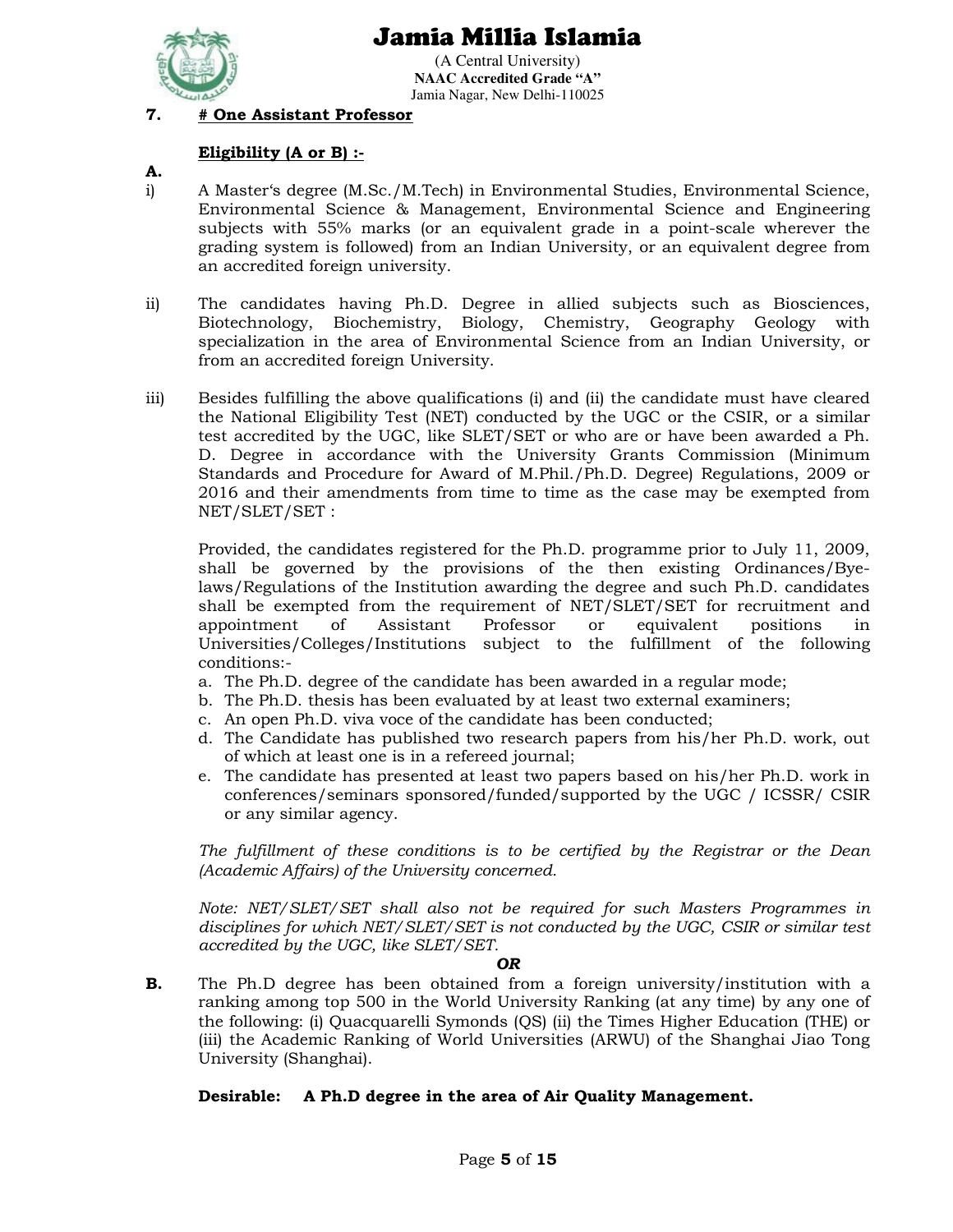

(A Central University) **NAAC Accredited Grade "A"**  Jamia Nagar, New Delhi-110025

## **8. # Two Assistant Professors**

### **Eligibility (A or B) :-**

- **A.**
- i) A Master's degree (M.Sc./M.Tech) in Environmental Studies, Environmental Science, Environmental Science & Management, Environmental Science and Engineering subjects with 55% marks (or an equivalent grade in a point-scale wherever the grading system is followed) from an Indian University, or an equivalent degree from an accredited foreign university.
- ii) The candidates having Ph.D. Degree in allied subjects such as Biosciences, Biotechnology, Biochemistry, Biology, Chemistry, Geography Geology with specialization in the area of Environmental Science from an Indian University, or from an accredited foreign University.
- iii) Besides fulfilling the above qualifications (i) and (ii) the candidate must have cleared the National Eligibility Test (NET) conducted by the UGC or the CSIR, or a similar test accredited by the UGC, like SLET/SET or who are or have been awarded a Ph. D. Degree in accordance with the University Grants Commission (Minimum Standards and Procedure for Award of M.Phil./Ph.D. Degree) Regulations, 2009 or 2016 and their amendments from time to time as the case may be exempted from NET/SLET/SET :

Provided, the candidates registered for the Ph.D. programme prior to July 11, 2009, shall be governed by the provisions of the then existing Ordinances/Byelaws/Regulations of the Institution awarding the degree and such Ph.D. candidates shall be exempted from the requirement of NET/SLET/SET for recruitment and appointment of Assistant Professor or equivalent positions in Universities/Colleges/Institutions subject to the fulfillment of the following conditions:-

- a. The Ph.D. degree of the candidate has been awarded in a regular mode;
- b. The Ph.D. thesis has been evaluated by at least two external examiners;
- c. An open Ph.D. viva voce of the candidate has been conducted;
- d. The Candidate has published two research papers from his/her Ph.D. work, out of which at least one is in a refereed journal;
- e. The candidate has presented at least two papers based on his/her Ph.D. work in conferences/seminars sponsored/funded/supported by the UGC / ICSSR/ CSIR or any similar agency.

*The fulfillment of these conditions is to be certified by the Registrar or the Dean (Academic Affairs) of the University concerned.* 

*Note: NET/SLET/SET shall also not be required for such Masters Programmes in disciplines for which NET/SLET/SET is not conducted by the UGC, CSIR or similar test accredited by the UGC, like SLET/SET.* 

#### *OR*

**B.** The Ph.D degree has been obtained from a foreign university/institution with a ranking among top 500 in the World University Ranking (at any time) by any one of the following: (i) Quacquarelli Symonds (QS) (ii) the Times Higher Education (THE) or (iii) the Academic Ranking of World Universities (ARWU) of the Shanghai Jiao Tong University (Shanghai).

## **Desirable: A Ph.D degree in the area of General Environmental Science.**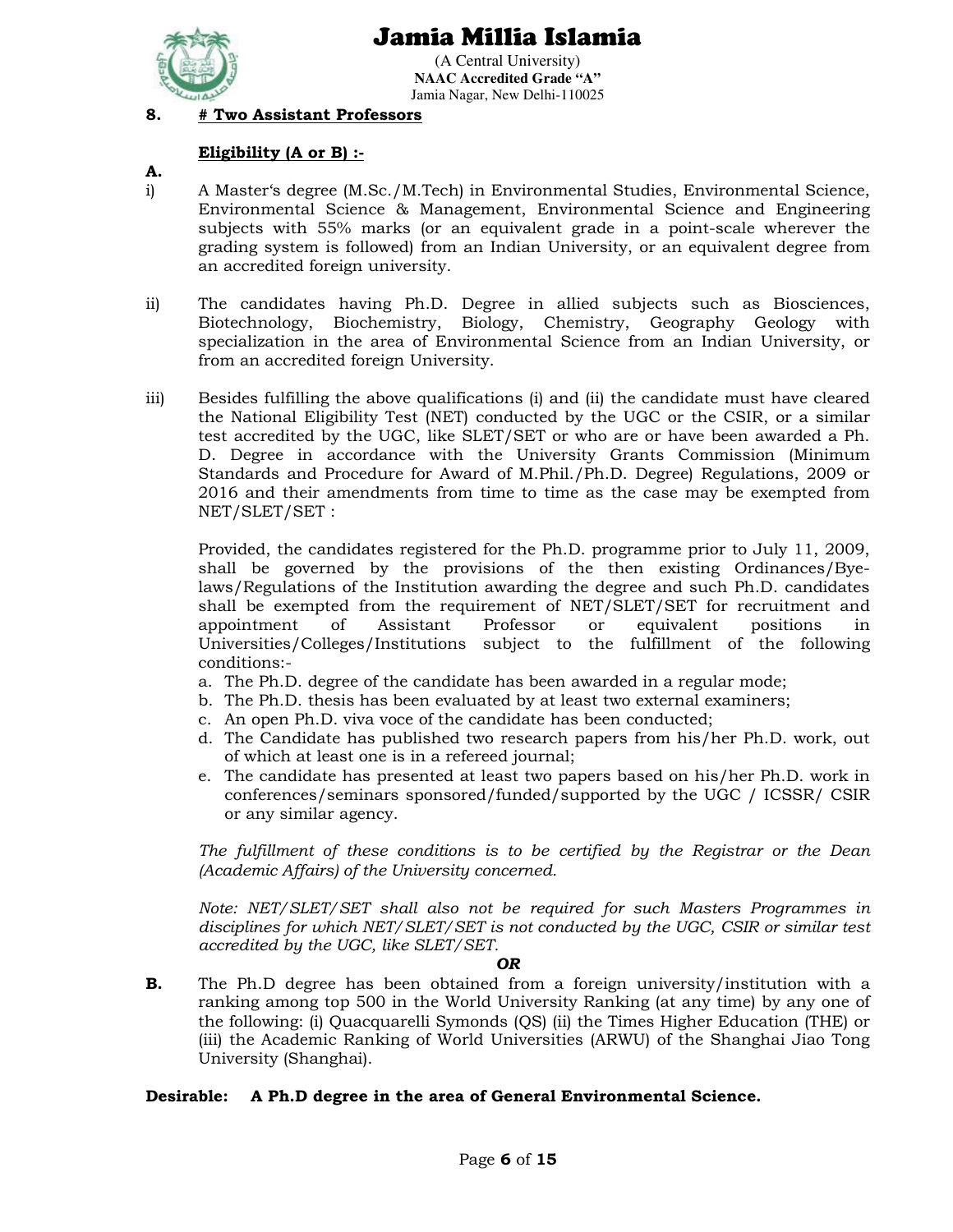

(A Central University) **NAAC Accredited Grade "A"**  Jamia Nagar, New Delhi-110025

 **FACULTY OF HUMANITIES & LANGUAGE**

### **III. Department of Foreign Languages**

#### **9. # One Professor in German**

#### **Eligibility (A or B) :-**

#### **A.**

- i) An eminent scholar having a Ph.D. degree in the German Studies and published work of high quality, actively engaged in research with evidence of published work with, a minimum of 10 research publications in the peer-reviewed or UGC-listed journals and a total research score of 120 as per the criteria given in Appendix II, Table 2.
- ii) A minimum of ten years of teaching experience in university/college as Assistant Professor/Associate Professor/Professor, and / or research experience at equivalent level at the University/National Level Institutions with evidence of having successfully guided doctoral candidate.

#### **OR**

**B.** An outstanding professional, having a Ph.D. degree in the relevant/allied/applied disciplines, from any academic institutions (not included in A above) / industry, who has made significant contribution to the knowledge in the concerned/allied/relevant discipline, supported by documentary evidence provided he/she has ten years experience.

#### **10. # One Associate Professors in Korean**

#### **Eligibility:-**

- i) A good academic record, with a Ph.D. Degree in the concerned/allied/relevant disciplines.
- ii) A Master's Degree in Korean Language & Literature/Korean Language & Linguistics with at least 55% marks (or an equivalent grade in a point-scale, wherever the grading system is followed).
- iii) A minimum of eight years of experience of teaching and / or research in an academic/research position equivalent to that of Assistant Professor in a University, College or Accredited Research Institution/industry with a minimum of seven publications in the peer-reviewed or UGC-listed journals and a total research score of Seventy five (75) as per the criteria given in Appendix II, Table 2.

#### **11. # One Associate Professor in Japanese**

#### **Eligibility:-**

- i) A good academic record, with a Ph.D. Degree in the concerned/allied/relevant disciplines.
- ii) A Master's Degree in Japanese Language & Literature/Japanese Language & Linguistics with at least 55% marks (or an equivalent grade in a point-scale, wherever the grading system is followed).
- iii) A minimum of eight years of experience of teaching and / or research in an academic/research position equivalent to that of Assistant Professor in a University, College or Accredited Research Institution/industry with a minimum of seven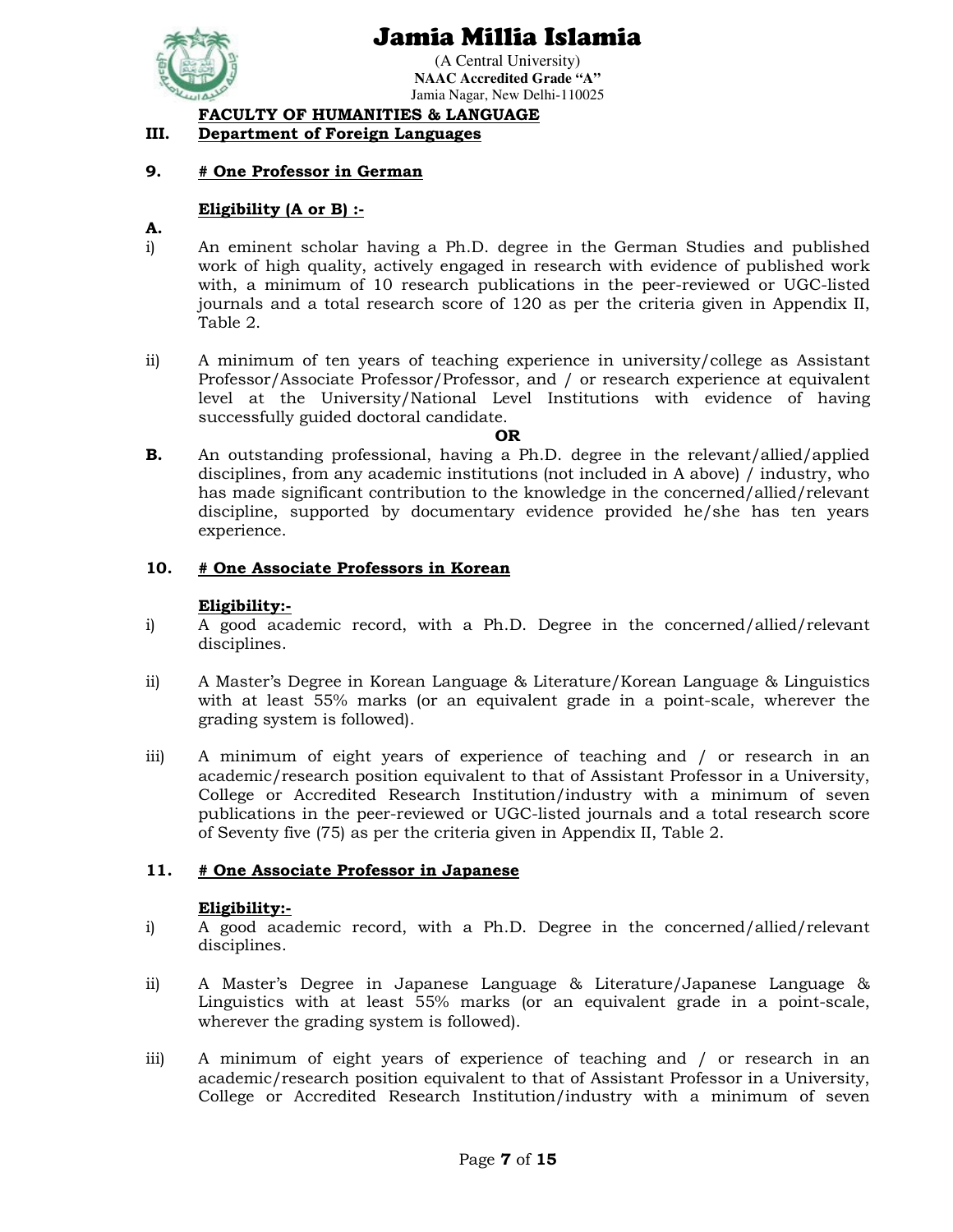

(A Central University) **NAAC Accredited Grade "A"**  Jamia Nagar, New Delhi-110025

publications in the peer-reviewed or UGC-listed journals and a total research score of Seventy five (75) as per the criteria given in Appendix II, Table 2.

## **12. # Two Assistant Professors in Turkish**

## **Eligibility (A or B) :-**

- **A.**
- i) A Master's degree in Turkish Language & Literature/ Language & Linguistics with 55% marks (or an equivalent grade in a point-scale wherever the grading system is followed) from an Indian University, or an equivalent degree from an accredited foreign university.
- ii) Besides fulfilling the above qualifications, the candidate must have cleared the National Eligibility Test (NET) conducted by the UGC or the CSIR, or a similar test accredited by the UGC, like SLET/SET or who are or have been awarded a Ph. D. Degree in accordance with the University Grants Commission (Minimum Standards and Procedure for Award of M.Phil./Ph.D. Degree) Regulations, 2009 or 2016 and their amendments from time to time as the case may be exempted from NET/SLET/SET **(See UGC Regulation – 2018).**

#### **Note: NET/SLET/SET shall also not be required for such Masters Programmes in disciplines for which NET/SLET/SET is not conducted by the UGC, CSIR or similar test accredited by the UGC, like SLET/SET.**

**OR** 

**B.** The Ph.D degree has been obtained from a foreign university/institution with a ranking among top 500 in the World University Ranking (at any time) by any one of the following: (i) Quacquarelli Symonds (QS) (ii) the Times Higher Education (THE) or (iii) the Academic Ranking of World Universities (ARWU) of the Shanghai Jiao Tong University (Shanghai).

## **13. # One Assistant Professor in Korean**

## **Eligibility (A or B) :-**

- **A.**
- i) A Master's degree in Korean Language & Literature/Korean Language & Linguistics with 55% marks (or an equivalent grade in a point-scale wherever the grading system is followed) from an Indian University, or an equivalent degree from an accredited foreign university.
- ii) Besides fulfilling the above qualifications, the candidate must have cleared the National Eligibility Test (NET) conducted by the UGC or the CSIR, or a similar test accredited by the UGC, like SLET/SET or who are or have been awarded a Ph. D. Degree in accordance with the University Grants Commission (Minimum Standards and Procedure for Award of M.Phil./Ph.D. Degree) Regulations, 2009 or 2016 and their amendments from time to time as the case may be exempted from NET/SLET/SET **(See UGC Regulation – 2018).**

### **Note: NET/SLET/SET shall also not be required for such Masters Programmes in disciplines for which NET/SLET/SET is not conducted by the UGC, CSIR or similar test accredited by the UGC, like SLET/SET.**

#### **OR**

**B.** The Ph.D degree has been obtained from a foreign university/institution with a ranking among top 500 in the World University Ranking (at any time) by any one of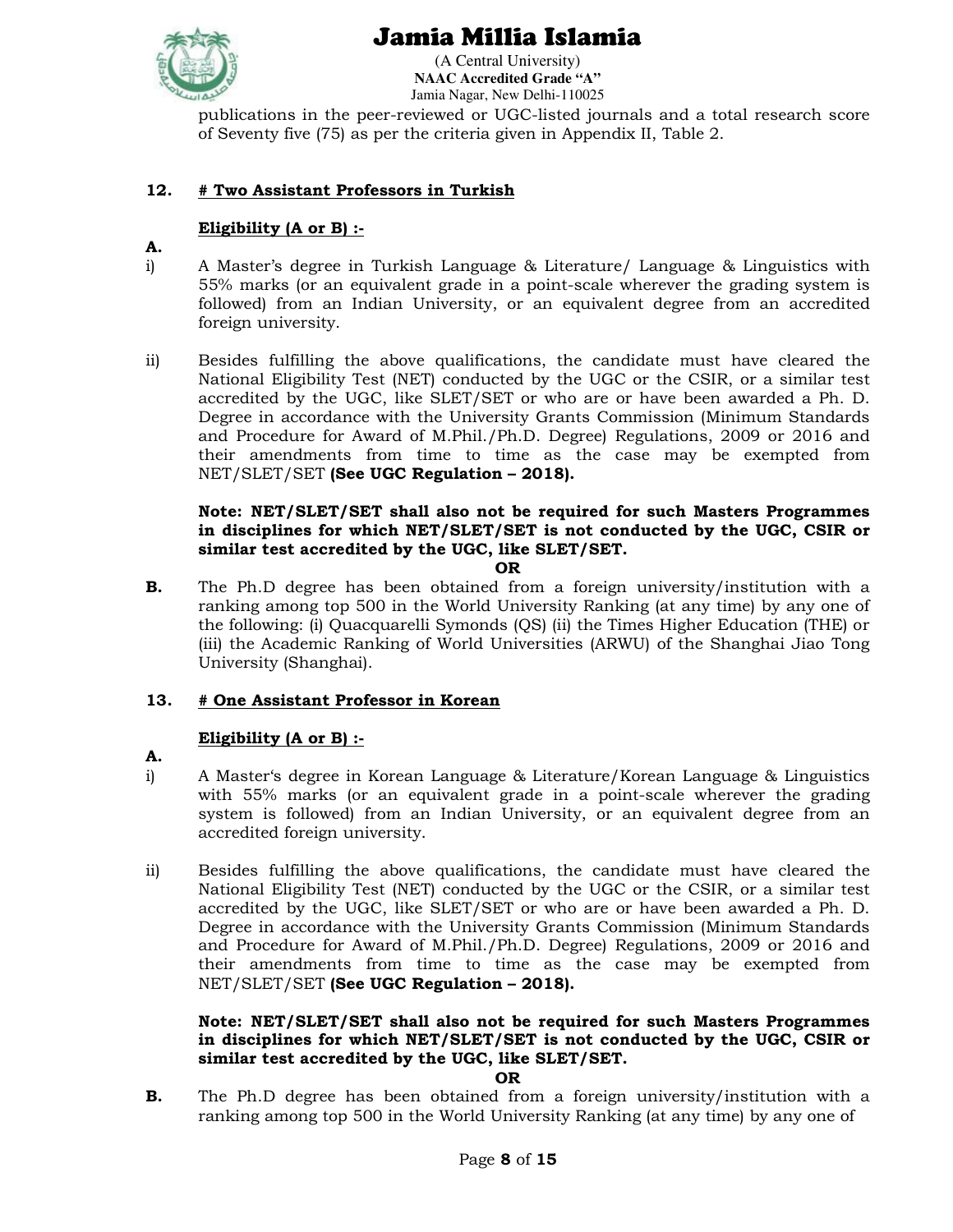

(A Central University) **NAAC Accredited Grade "A"**  Jamia Nagar, New Delhi-110025

the following: (i) Quacquarelli Symonds (QS) (ii) the Times Higher Education (THE) or (iii) the Academic Ranking of World Universities (ARWU) of the Shanghai Jiao Tong University (Shanghai).

## **14. # One Assistant Professor in Mandarin Chinese**

## **Eligibility (A or B) :-**

- **A.**
- i) A Master's degree in Chinese Language & Literature with at least with 55% marks (or an equivalent grade in a point-scale wherever the grading system is followed) from an Indian University, or an equivalent degree from an accredited foreign University.
- ii) Besides fulfilling the above qualifications, the candidate must have cleared the National Eligibility Test (NET) conducted by the UGC or the CSIR, or a similar test accredited by the UGC, like SLET/SET or who are or have been awarded a Ph. D. Degree in accordance with the University Grants Commission (Minimum Standards and Procedure for Award of M.Phil./Ph.D. Degree) Regulations, 2009 or 2016 and their amendments from time to time as the case may be exempted from NET/SLET/SET :

 Provided, the candidates registered for the Ph.D. programme prior to July 11, 2009, shall be governed by the provisions of the then existing Ordinances/Byelaws/Regulations of the Institution awarding the degree and such Ph.D. candidates shall be exempted from the requirement of NET/SLET/SET for recruitment and appointment of Assistant Professor or equivalent positions in Universities/Colleges/Institutions subject to the fulfillment of the following conditions:-

- a) The Ph.D. degree of the candidate has been awarded in a regular mode;
- b) The Ph.D. thesis has been evaluated by at least two external examiners;
- c) An open Ph.D. viva voce of the candidate has been conducted;
- d) The Candidate has published two research papers from his/her Ph.D. work, out of which at least one is in a refereed journal;
- e) The candidate has presented at least two papers based on his/her Ph.D work in conferences/seminars sponsored/funded/supported by the UGC/ICSSR/CSIR or any similar agency.

*The fulfilment of these conditions is to be certified by the Registrar or the Dean (Academic Affairs) of the University concerned.* 

Note: NET/SLET/SET shall also not be required for such Masters Programmes in disciplines for which NET/SLET/SET is not conducted by the UGC, CSIR or similar test accredited by the UGC, like SLET/SET.

## **OR**

**B.** The Ph.D degree has been obtained from a foreign university/institution with a ranking among top 500 in the World University Ranking (at any time) by any one of the following: (i) Quacquarelli Symonds (QS) (ii) the Times Higher Education (THE) or (iii) the Academic Ranking of World Universities (ARWU) of the Shanghai Jiao Tong University (Shanghai).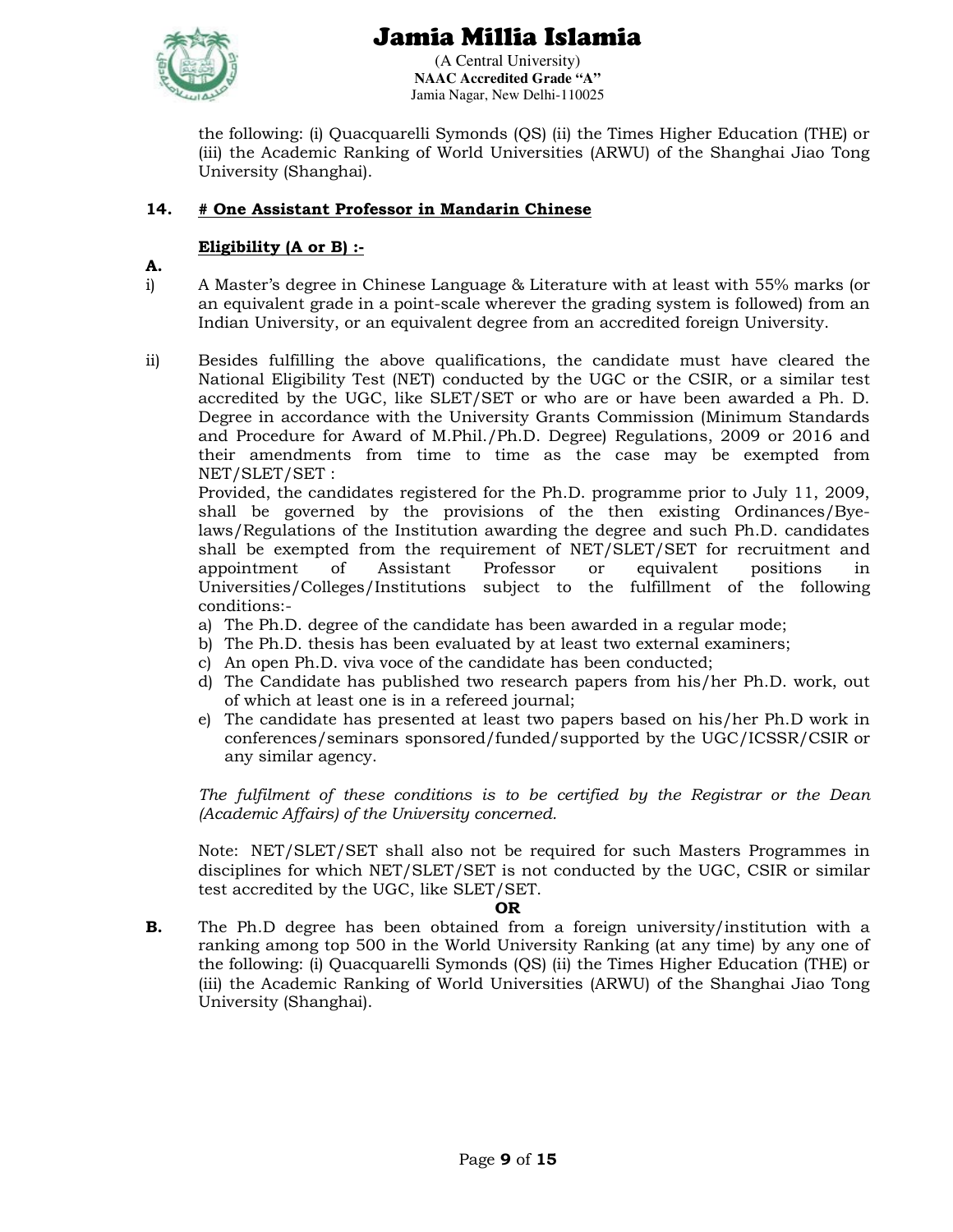

(A Central University) **NAAC Accredited Grade "A"**  Jamia Nagar, New Delhi-110025

#### **IV. Department of Hospital Management & Hospice Studies**

### **15. # One Professor**

#### **Eligibility:-**

- i) An eminent scholar having a Ph.D in Healthcare Management Discipline, and published work of high quality, actively engaged in research with evidence of published work with, a minimum of 10 research publications in the peer-reviewed or UGC-listed journals and a total research score of 120 as per the criteria given in Appendix II, Table 2.
- ii) MBBS/BDS/BUMS/BAMS with MBA or equivalent with at least 55% marks (or an equivalent grade in a point-scale, wherever the grading system is followed).

#### **OR**

MBA in Hospital/Healthcare Management with at least 55% marks (or an equivalent grade in a point-scale, wherever the grading system is followed) from any reputed University or Institution recognized by the UGC.

#### **OR**

- iii) MBA and Ph.D. in relevant management discipline.
- iv) A minimum of ten years of teaching experience in healthcare or related field in university/college as Assistant Professor/Associate Professor/Professor, and / or research experience at equivalent level at the University/National Level Institutions with evidence of having successfully guided doctoral candidate.

#### **Desirable:-**

 Candidates with teaching experience of healthcare papers at postgraduate level / 12 years managerial experience in hospital, of which at level 05 years at senior level comparable to that of an Administrator (Manager) of 500 bedded multi-specialty hospital and 03 years teaching experience of healthcare papers at post graduate level will be given preference.

#### **16. # Two Associate Professors**

#### **Eligibility:-**

- i) A good academic record, with a Ph.D. Degree in the Healthcare Management Discipline.
- ii) MBBS/BDS/BUMS/BAMS with MBA or equivalent with at least 55% marks (or an equivalent grade in a point-scale, wherever the grading system is followed).

#### **OR**

MBA in Hospital/Healthcare Management with at least 55% marks (or an equivalent grade in a point-scale, wherever the grading system is followed) from any reputed University or Institution recognized by the UGC.

#### **OR**

- iii) MBA and Ph.D. in relevant management discipline.
- iv) A minimum of eight years of experience of teaching in healthcare or related field and / or research in an academic/research position equivalent to that of Assistant Professor in a University, College or Accredited Research Institution/industry with a minimum of seven publications in the peer-reviewed or UGC-listed journals and a total research score of Seventy five (75) as per the criteria given in Appendix II, Table 2.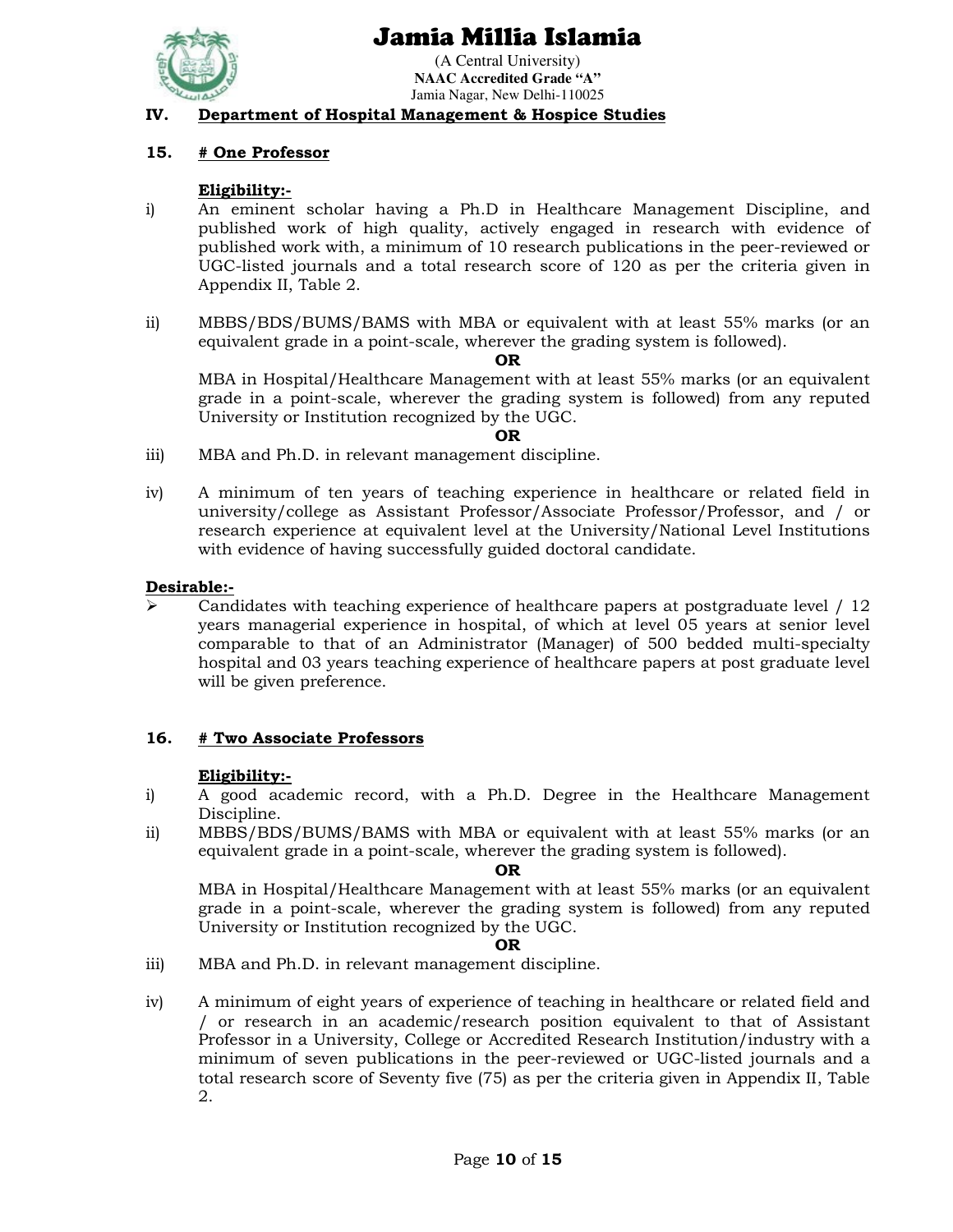

(A Central University) **NAAC Accredited Grade "A"**  Jamia Nagar, New Delhi-110025

## **Desirable:-**

 $\triangleright$  Candidates with teaching experience of healthcare papers at postgraduate level / 10 years managerial experience in hospital, of which at level 05 years at senior level comparable to that of an Administrator (Manager) of 500 bedded multi-specialty hospital and 03 years teaching experience of healthcare papers at post graduate level will be given preference.

## **17. # Four Assistant Professors**

#### **Eligibility (A or B) :-**

- **A.**
- i) A good academic record, with a Ph.D. Degree in the Healthcare Management Discipline.
- ii) MBBS/BDS/BUMS/BAMS with MBA or equivalent with at least 55% marks (or an equivalent grade in a point-scale, wherever the grading system is followed).

#### **OR**

MBA in Hospital/Healthcare Management with at least 55% marks (or an equivalent grade in a point-scale, wherever the grading system is followed) from any reputed University or Institution recognized by the UGC.

#### **OR**

- iii) MBA/Ph.D. in relevant management discipline.
- iv) Besides fulfilling the above qualifications, the candidate must have cleared the National Eligibility Test (NET) conducted by the UGC or the CSIR, or a similar test accredited by the UGC, like SLET/SET or who are or have been awarded a Ph. D. Degree in accordance with the University Grants Commission (Minimum Standards and Procedure for Award of M.Phil./Ph.D. Degree) Regulations, 2009 or 2016 and their amendments from time to time as the case may be exempted from NET/SLET/SET :

Provided, the candidates registered for the Ph.D. programme prior to July 11, 2009, shall be governed by the provisions of the then existing Ordinances/Bye laws/Regulations of the Institution awarding the degree and such Ph.D. candidates shall be exempted from the requirement of NET/SLET/SET for recruitment and appointment of Assistant Professor or equivalent positions in Universities/Colleges/Institutions subject to the fulfillment of the following conditions:-

- a) The Ph.D. degree of the candidate has been awarded in a regular mode;
- b) The Ph.D. thesis has been evaluated by at least two external examiners;
- c) An open Ph.D. viva voce of the candidate has been conducted;
- d) The Candidate has published two research papers from his/her Ph.D. work, out of which at least one is in a refereed journal;
- e) The candidate has presented at least two papers based on his/her Ph.D work in conferences/seminars sponsored/funded/supported by the UGC/ICSSR/ CSIR or any similar agency.

*The fulfilment of these conditions is to be certified by the Registrar or the Dean (Academic Affairs) of the University concerned.* 

Note: NET/SLET/SET shall also not be required for such Masters Programmes in disciplines for which NET/SLET/SET is not conducted by the UGC, CSIR or similar test accredited by the UGC, like SLET/SET.

#### **OR**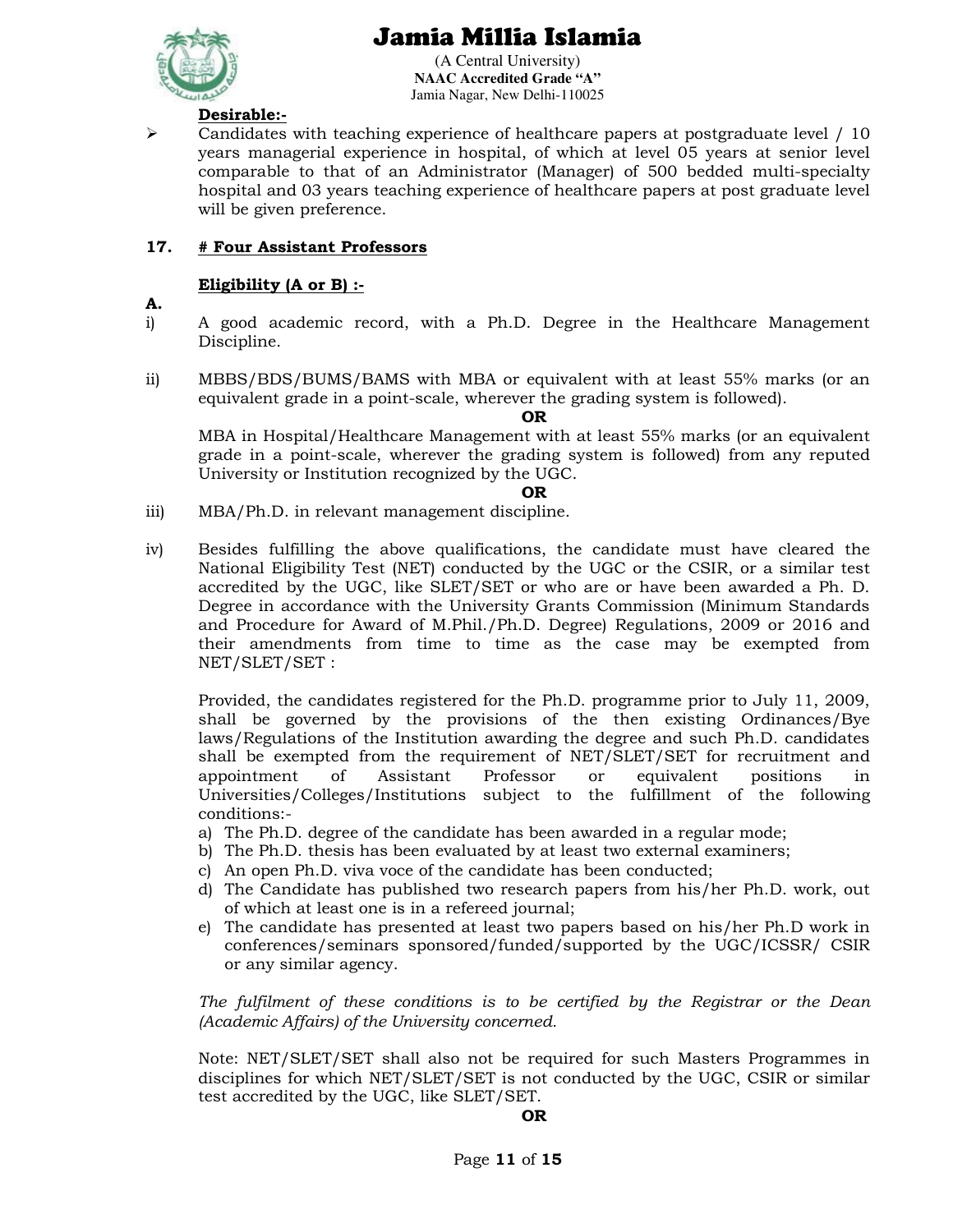

(A Central University)<br>NAAC Accredited Grade "A" Jamia Nagar, New Delhi-110025

The Ph.D degree has been obtained from a foreign university/institution with a  $B.$ ranking among top 500 in the World University Ranking (at any time) by any one of the following: (i) Quacquarelli Symonds (QS) (ii) the Times Higher Education (THE) or (iii) the Academic Ranking of World Universities (ARWU) of the Shanghai Jiao Tong University (Shanghai).

Desirable:- A good academic record, with a Ph.D. Degree in the Healthcare Management Discipline.

PAY MATRIX AS PER 7TH CPC:-

|     | Professor                  | Academic Level - 14  |
|-----|----------------------------|----------------------|
| -2. | <b>Associate Professor</b> | Academic Level - 13A |
| -3. | <b>Assistant Professor</b> | Academic Level - 10  |

(Dr. Nazim Husain Jafri) Registrar

Dated: 25.06.2021

Page 12 of 15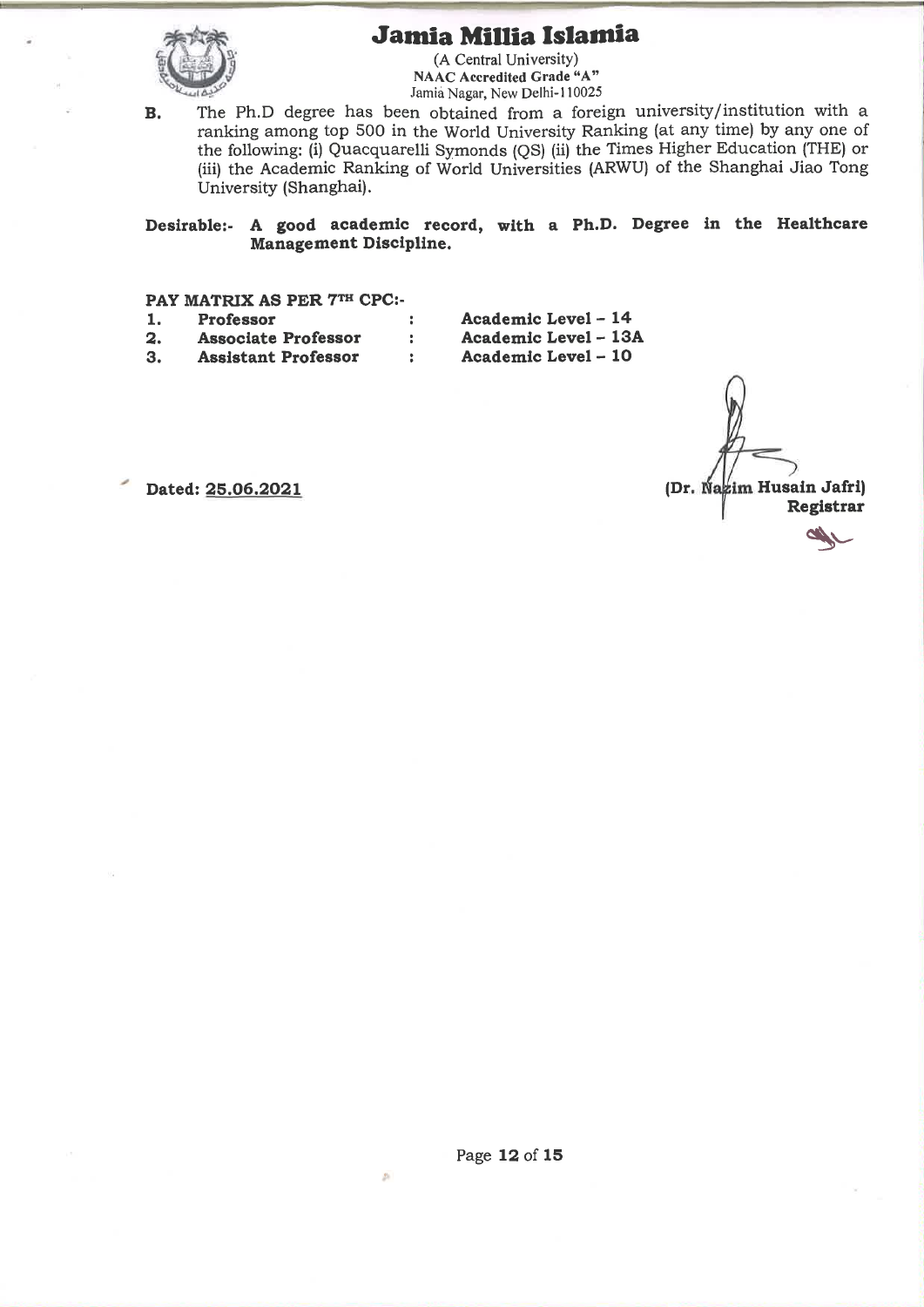

(A Central University) NAAC Accredited Grade "A" Jamia Nagar, New Delhi-110025

#### **GENERAL INSTRUCTIONS TO THE APPLICANTS:**

- The period of active service spent on pursuing Research Degree i.e. for acquiring Ph.D.  $\mathbf{1}$ . degree simultaneously without taking any kind of leave may be counted as teaching experience for the purpose of direct recruitment/promotion to the post of Associate Professor and above.
- $2.$ Applicants for the post of Associate Professor and Professor should fill-up the Academic/Research Score Proforma (wherever applicable) as prescribed in the UGC Regulation- 2018 in Appendix II, Table-2 and send along with the application form. Each of the Academic/Research score card shall be supported by the claim without which. no on account Ω£ documentary evidence, Academic/Research score would be entertained. Applicants for the post of Assistant Professor are required to submit the Academic/Research Score Proforma, which can be downloaded from Jamia's website http://jmi.ac.in. Applications without Academic/Research Score Proforma shall not be considered.
- After 13.06.2019, all the research papers must be published in the UGC-Care list 3. journals only and a proof of the same should be enclosed with the application form.
- The Academic score as specified in Appendix II (Table 3A) for Universities shall be  $4.$ considered for short-listing of the candidates for interview only, and the selections shall be based only on the performance in the interview.
- Selection against temporary post/vacancy shall not confer on the appointee any right  $5.$ of permanent appointment/regularization.
- The prescribed qualifications and experience are minimum and the mere fact that a  $6.$ candidate possesses the same will not entitle him/her for being called for interview. The University reserves the right to restrict the candidates to be called for interview to a reasonable number on the basis of qualifications and experience higher than the minimum prescribed or by any other condition that it may deem fit. The University may constitute a Screening Committee to scrutinize the applications and short-listing the candidates. Call letters for interview will be sent only to the short-listed candidates and no correspondence will be made with applicants who are not short-listed.
- Candidates must enclose the attested copies of degrees, diplomas, mark-sheets, etc.  $7.$ giving reference of experience/published work with application form.
- Relaxation, if any, shall be as per the UGC guidelines and other regulatory bodies. 8.
- 9. Candidate already in service must apply through proper channel.
- 10. Knowledge of Urdu and Hindi is a desirable qualification for all the teaching posts.
- 11. The University reserves the right to hold/not to hold the Selection Committee for any or all of the post(s) without giving any reason.
- 12. Canvassing, in any form or on behalf of the candidate will be a disqualification.
- The candidates, who are, or have been awarded a Ph.D. Degree after 2009 should 13. (i) enclose a copy of the certificate to the effect that the awarding University has awarded Ph.D. Degree as per UGC (Minimum Standards and Procedure for Awards of M.Phil/Ph.D. Degree) Regulations, 2009.

Page 13 of 15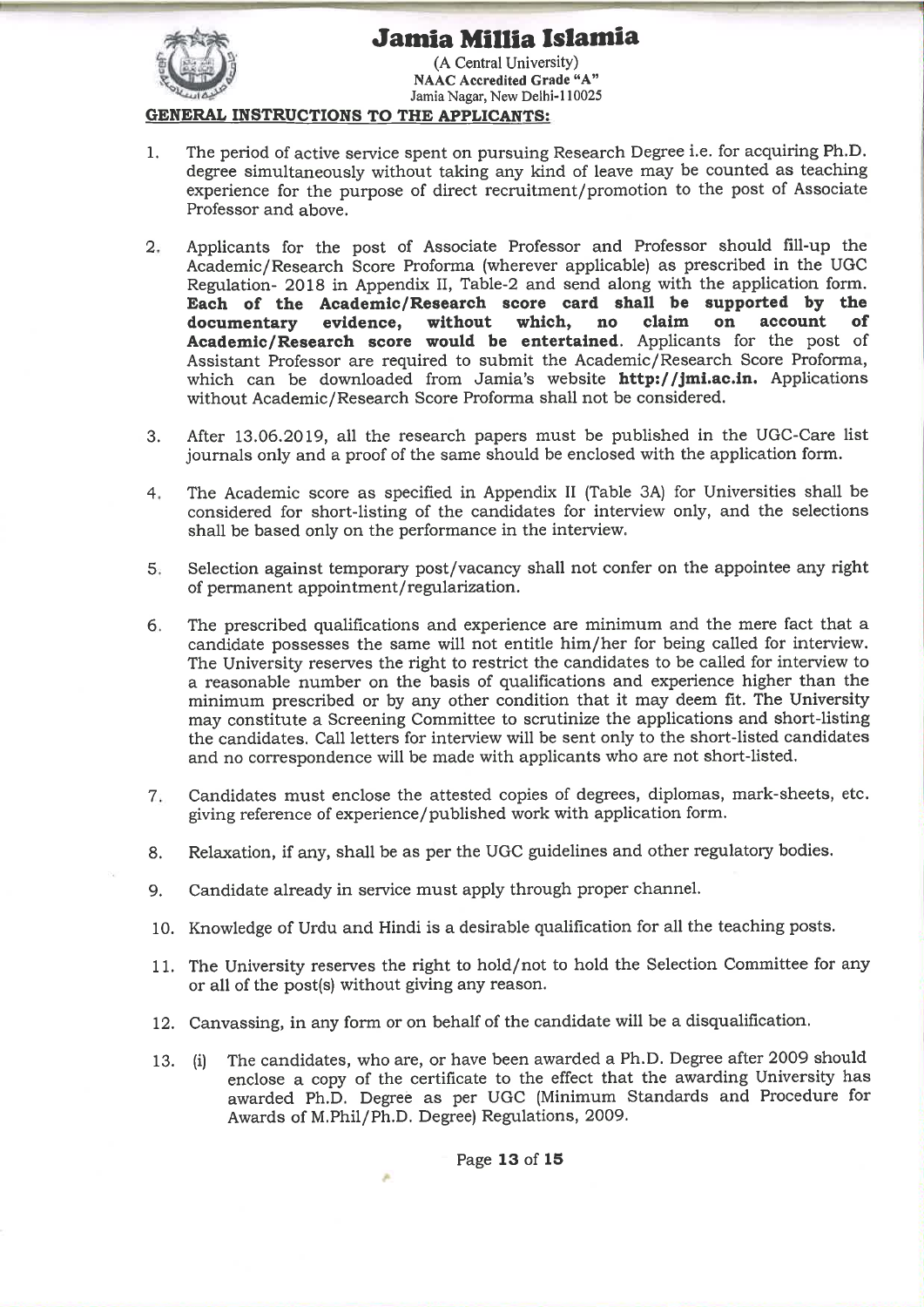

(A Central University) **NAAC Accredited Grade "A"** Jamia Nagar, New Delhi-110025

- The Marks sheet regarding the completion of course work in Ph.D should be  $(ii)$ enclosed, if applicable.
- 14. The number of vacancies indicated in the Employment Notification and in this booklet is tentative. The University reserves the right to increase /decrease the number of posts at the time of selection and make appointment(s) accordingly.
- 15. Separate application should be submitted for each post.
- supporting documents. late without necessary 16. Application received or Degree/Certificates/Mark Sheets and experience certificate not Self-attested/the Head of the Department/Institutions shall be rejected summarily.
- 17. A relaxation of 5% may be provided from 55% to 50% in the marks to the Ph.D degree holders, who have passed their Master's degree prior to 19th September, 1991.
- 18. A relaxation of 5% may be provided from 55% to 50% in the marks at the Master/Graduate level for the SC/ST/Differently-abled (Physically & Visually Differently-abled)/Other Backward Classes (OBC) (Non-creamy layer) candidates.
- 19. Relevant grade which is regarded as equivalent of 55% where the grading system is followed by recognized University shall also be considered eligible.
- 20. Candidates who have been awarded Ph.D from foreign Universities should enclose "Equivalence Certificate" issued by Association of Indian Universities, New Delhi, without which, their candidature will not be considered and application will be rejected.
- 21. The University reserves the right to alter/insert any corrections/additions in the advertisement/website in the event of any typographical error etc. before the last date of submission of applications form, for which the candidates are advised to be in the lookout for announcements on the University website: www.jmi.ac.in
- 22. In case of any inadvertent mistake in the process of screening/selection which may be detected at any stage even after the issue of interview letter/appointment letter, the University reserves right to modify/withdraw/cancel without any communication made to the candidate.
- 23. All correspondence from the University including interview letter, if any, shall be sent only at the e-mail address provided by the applicant in the application form. The applicants are advised to check the website of the University regularly for updates.
- 24. Qualifications, experience, etc. will be reckoned as on the last date for receipt of filledin applications i.e. 16.07.2021. The University will not be responsible for any postal delay in case of receipt of application forms.
- 25. The request for including any documents/information to the application form after the last date of submission of application shall not be entertained.

The application form complete in all respect along with the receipt of paying the non-refundable fee of Rs. 500/- (Rs. 250/- for SC & ST candidates) payable online through Net Banking only. Women candidates and Divyangjan (on producing the valid copy of the relevant PwD certificate) are exempted from paying the prescribed application fee.